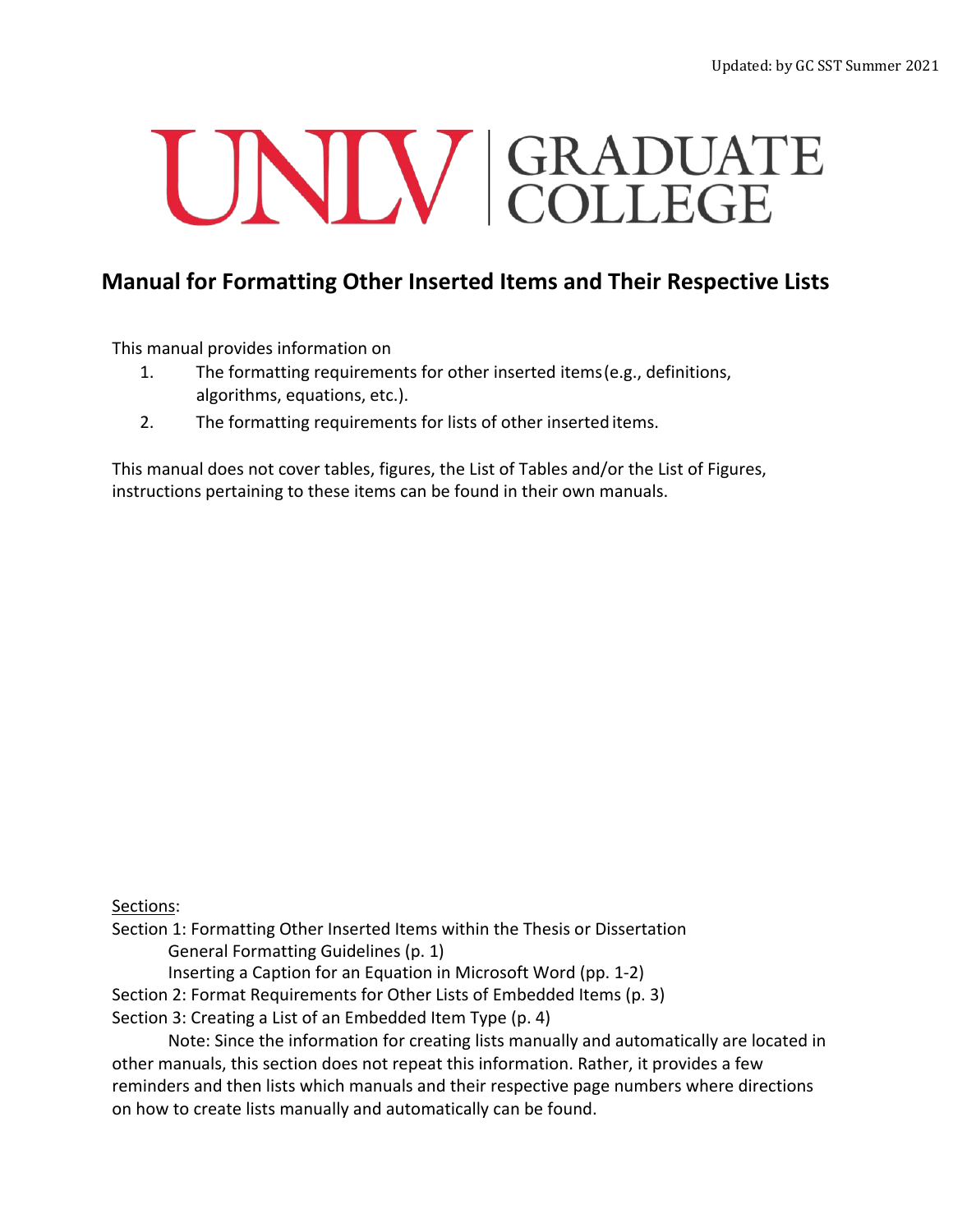## **Section 1: Formatting Other Inserted Items within the Thesis or Dissertation**

#### General Formatting Guidelines:

- o If your style guide requires you label other inserted items, such as images, equations, algorithms, graphs, diagrams, etc., these items must also be labeled with a title and number.
	- o Example: Equation 1: Solving for X.
- $\circ$  The numbering for each type of inserted item must be consecutive, per the requirements of your chosen style guide.
	- o Example: If you have three equations and three graphs, they must be consecutively numbered per each item type. The equations would be numbered: Equation 1, Equation 2, and Equation 3. The graphs would be numbered: Graph 1, Graph 2, and Graph 3. Like your tables and figures, these can be generalized for the entire document or delineated by chapter/section.
- $\circ$  Your casing choices must match between all of the inserted item labels and should follow the requirements of your chosen style guide.
- o If an inserted item is landscape oriented, the inserted item's label and page number must be landscape oriented to match.
- o **Inserted items must be clearly delineated from the text**. This can be done by line breaks (minimum 2 line breaks or 2 double-spaced lines), borders, or a delineation that is approved by your style guide. The title and description of inserted items are considered part of the figure and must be clearly delineated from the text as well.
- $\circ$  Inserted items embedded into your document must fit on a single page. You can use smaller font size on their captions, but it cannot be below 8 point size. If the embedded item does not fit within your text on a single page, it must be moved to an appendix. You can either give each inserted item its own appendix or you can create a single appendix containing multiple inserted items.
- $\circ$  You must use the same font style as the rest of your document. As noted above, the font size can be smaller than the rest of the font size in the document.

#### Inserting a caption for an equation in Microsoft Word:

The process for inserting a caption for an equation in Microsoft Word is the same for inserting a caption for both figures and tables in Microsoft Word. The only difference is that instead of choosing either figure or table as the label in the Captions menu, you must chose equation.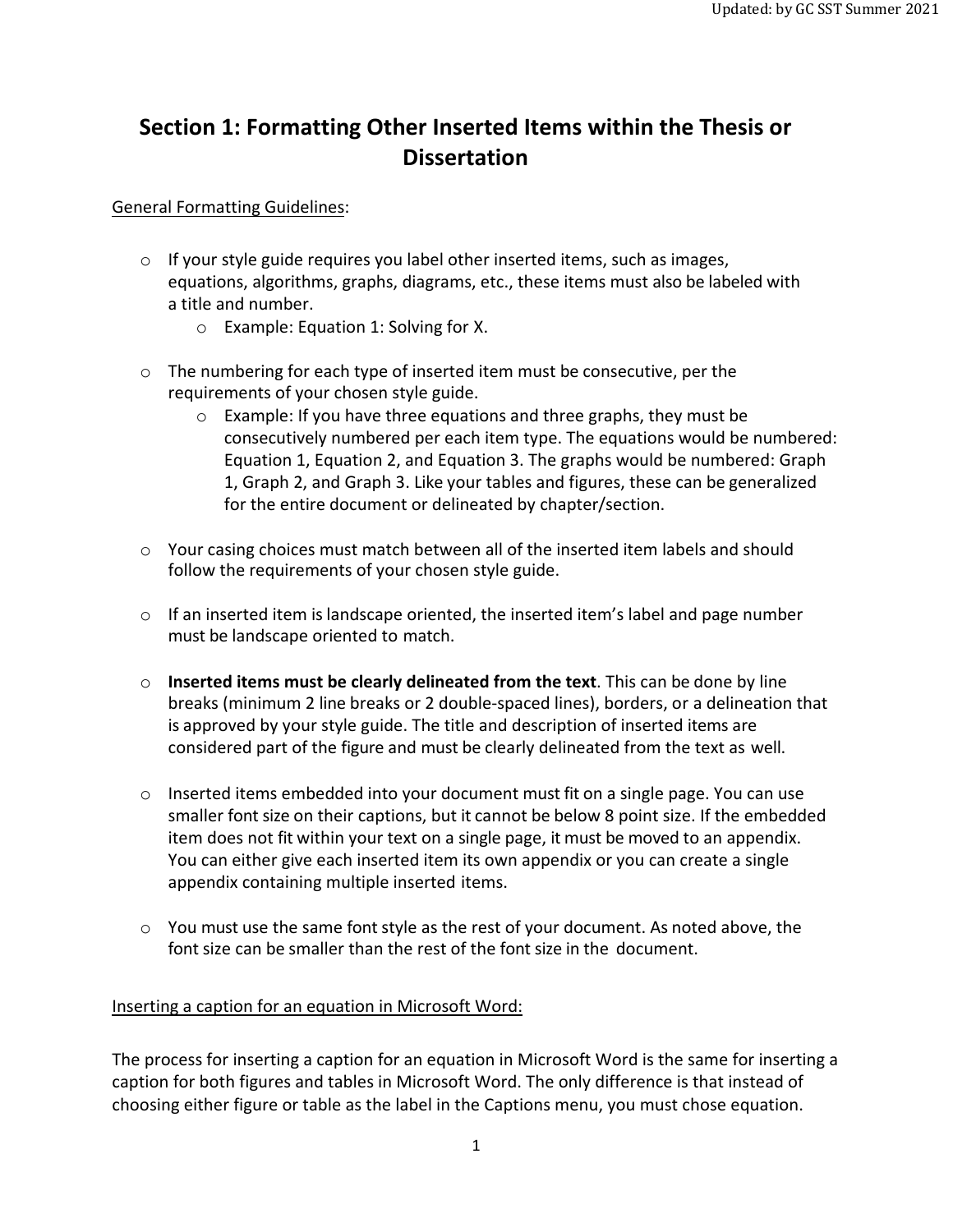Since the process is the same, it will not be repeated here. Go to either the **Manual for Formatting the**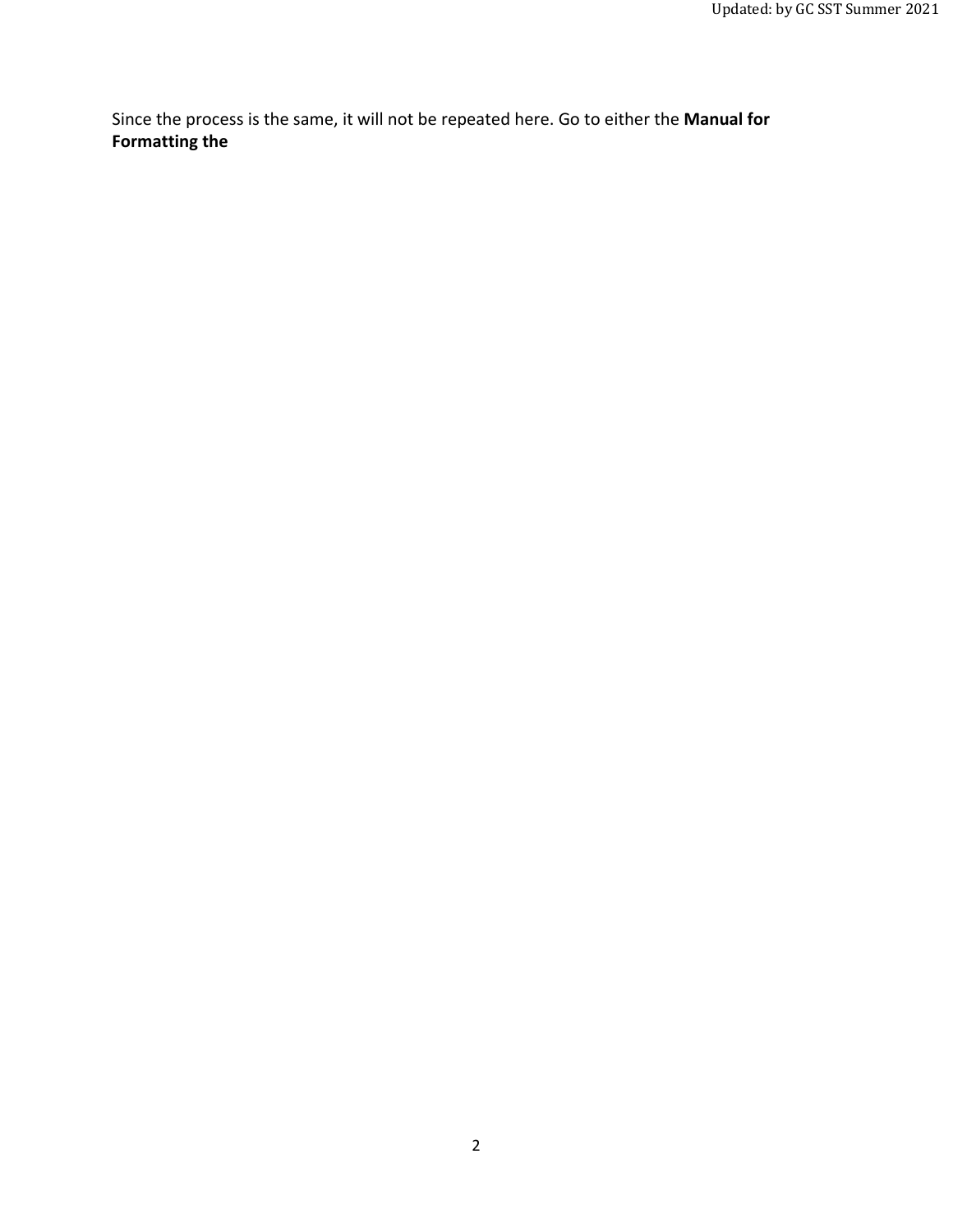#### **Tables and the List of Tables in the Thesis or Dissertation** (pp. 2-4) or the **Manual for Formatting the Figures and List of Figures in the Thesis or Dissertation** (pp 2-4).

Using this function in Microsoft Word enables you to ensure that there is consistency among equation titles throughout your document. These captions will also then enable you to automatically create a List of Equations.

**Remember**: All inserted items need to be formatted identically with each other, regardless of whether you use the insert caption function.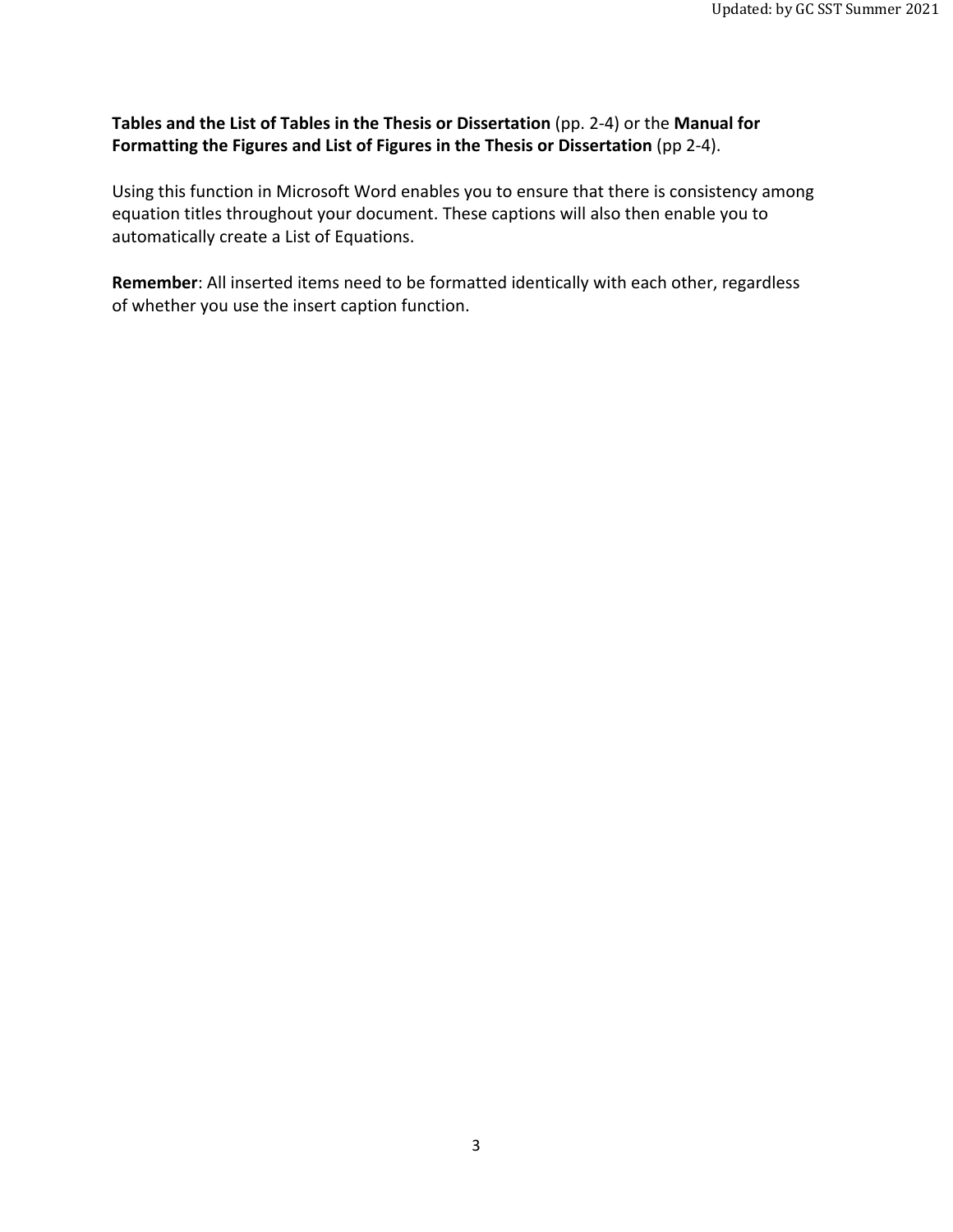## **Section 2: Format Requirements for Other Lists of Embedded Items**

- $\circ$  If there are five or more of any other embedded item (e.g., equations, algorithms, etc.) **you can chose to reference them in a list in the front of your document**.
- o You are not required to include lists for these items but if you chose to include them, the label and the number of each item for each item must be listed along with the corresponding page number it appears on.
- $\circ$  The placement of each list should be in your front material after your Table Contents, List of Tables and List of Figures. The order of your embedded item lists should beper your style guide.
- o The list for any embedded item should be titled "List of…" Examples include:
	- o Algorithms would be "List of Algorithms"
	- o Equations would be "List of Equations"
- o If you chose to have a list of a particular embedded item, **all of that type of embedded item included in your text and appendices must appear in your List**.
- o If you chose to have a List, you are bound by all list formatting rules.
- $\circ$  The page numbers listed in the List must match the page number of the item in the text.
- $\circ$  The label and number for each embedded item listed in the List must match the exact label used in the text.
- $\circ$  The label is considered to be the first sentence after your listed embedded item number. This sentence must match verbatim between the List and the text.
- $\circ$  Your casing choice must also match between your embedded item label in the text and in the List.
	- o For example: if your List of Equations contains Equation 1: Solving for X; the corresponding embedded item label in the text should be Equation 1: Solving for X.
- $\circ$  The format used for your List must match the formatting style of your Table of Contents, List of Tables, and any other lists included in your front material.